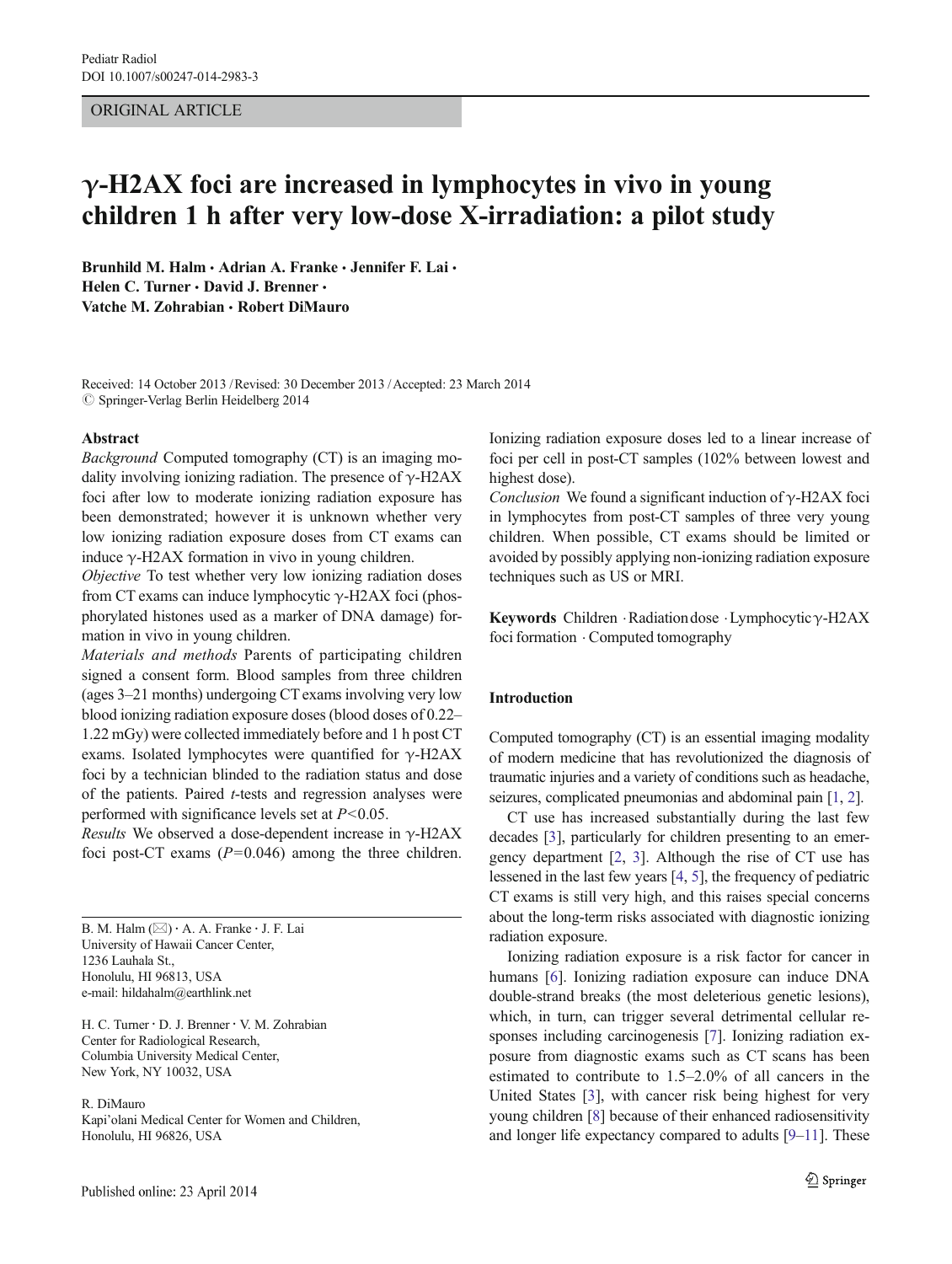<span id="page-1-0"></span>estimations are based on the linear-no-threshold model, which extrapolates cancer risks from dose–response data from populations exposed to short-term/acute radiation doses ranging up to 0.2 Gy, 0.5 Gy, 1 Gy or higher [\[12](#page-6-0)] to lower chronic ionizing radiation exposure dose ranges of 100 mGy or less or dose rates lower than 6 mGy per hour (when averaged over the first few hours) [\[12,](#page-6-0) [13](#page-6-0)] on the assumption that cellular effects such as DNA damage occur in direct proportion to ionizing radiation exposure at all levels, thereby implying that no threshold level can be considered risk-free [[14](#page-6-0), [15](#page-6-0)].

This extrapolation, however, has been debated among the scientific community and questioned by some authors [[16,](#page-6-0) [17\]](#page-6-0), who argue that no negative radiation effects exist in the low ionizing radiation exposure dose range and that there might even be a hormetic effect.

For clarification, the terms defining relative levels of ionizing radiation exposure (e.g., "moderate to high dose radiation exposure," "lower ionizing radiation exposure dose ranges," and "the low ionizing radiation exposure dose range") have not been adequately and/or definitively defined in published literature. However, for the purpose of quantifying cancer risk associated with radiation exposure the ICRP used as a rule of thumb, effective doses relating to 1 Sv, 100 mSv, 10 mSv, 1 mSv, and 0.1 mSv to signify the terms "moderately high," "moderate," "low," "very low," and "extremely low" doses, respectively [\[12](#page-6-0)]. On the other hand, among literature data, these definitions have varied. For example, Feinendegen [\[17\]](#page-6-0) defined low-dose radiation less than 200 mGy and a review by Brenner and Hall [\[3](#page-6-0)] reported low-dose radiation to be between 5 and 150 mSv while Brenner et al. [\[18\]](#page-6-0) stated intermediate and high doses of ionizing radiation as more than 100 mSv.

One realistic definition of "low dose of radiation," as suggested by ICRP, is a threshold below which it remains impossible to detect radiation-related adverse health effects; thus, alternatively, the suggested level of 20 rads, 20,000 mrads, or 0.2 Gy, 200 mGy is another threshold that could be used to define low-dose radiation.

Two recently published retrospective studies looked at the development of cancer in children and adolescents with a history of low-dose ionizing radiation exposure. Relative risk of leukemia was reported to approximately triple in children younger than 15 years of age after receiving 5–10 head CT scans equivalent to organ dose (approximately 50 mGy to red bone marrow) [\[19\]](#page-6-0). Relative risk of brain cancer was reported to approximately triple in children younger than 15 years of age after receiving 2–3 head CT scans equivalent to organ dose (approximately 60 mGy to brain) [[19](#page-6-0)]. Effective doses were not given [\[19\]](#page-6-0). More disturbingly, the study found that the long-term effects of childhood ionizing radiation exposure may not become apparent until after several decades [[19](#page-6-0)]. Compared to non-exposed individuals Mathews et al. [\[20\]](#page-6-0) found a greater incidence (24%) for all cancer types when children or adolescents were exposed to radiation from CT scans (the average radiation effective dose per scan was estimated at 4.5 mSv) with a dose-dependent increase in incidence risk rate of 16% per scan.

For brain cancers and all other cancers combined, the incidence rate ratios were highest for very young children and increased with the number of CT scans [[19](#page-6-0), [20](#page-6-0)].

One of the most frequently used biomarkers for the biological effects of ionizing radiation exposure is gamma-H2AX  $(\gamma$ -H2AX) foci, clusters of the phosphorylated form of the core histone variant H2AX. These foci are formed rapidly (within 3 min) after ionizing radiation exposure as a cellular response, specifically at sites of DNA double-strand breaks [\[21](#page-6-0)–[24\]](#page-6-0), with one focus indicating one DNA double–strand break. Gamma-H2AX foci formation has been shown to precede the assembly of DNA-repair complexes and has thus been deemed essential for DNA damage repair [\[25](#page-6-0)].

Lymphocytic γ-H2AX foci can be visualized using an immunofluorescence-based microscopy assay [[23,](#page-6-0) [26](#page-6-0), [27\]](#page-6-0), and several studies have demonstrated the sensitivity of  $\gamma$ -H2AX foci detection. Redon and colleagues [\[28\]](#page-7-0) found linear increases in lymphocytic γ-H2AX foci per cell from rhesus macaques irradiated in vivo using total body irradiation doses of  ${}^{60}$ Co- $\gamma$ -rays ranging from 1 Gy to 8.5 Gy. Adults undergoing CT scans of the thorax or abdomen showed a dose-dependent increase in lymphocytic foci 30 min after ionizing radiation exposure [[27](#page-6-0)], while children undergoing cardiac catheterization with concomitant fluoroscopic X-ray exposure (median effective dose of 6.4 mSv) showed a dose-dependent increase in γ-H2AX foci per cell [\[29](#page-7-0)]. Linear increases in γ-H2AX foci from healthy human lymphocytes irradiated ex vivo with 0–8 Gy of  $\gamma$ -rays [[26\]](#page-6-0) and 0.2–5 Gy [[30](#page-7-0)] have also been observed. Although these studies demonstrate the sensitivity of  $\gamma$ -H2AX foci detection after low to high ionizing radiation exposure in humans in vivo, it is unknown whether very low ionizing radiation doses from CT exams would also change  $\gamma$ -H2AX formation in vivo in very young children. Therefore, the aim of this pilot study was to elucidate whether very low ionizing radiation exposure doses from medically indicated CT scans in very young children would result in changes in  $\gamma$ -H2AX foci formation.

## Materials and methods

### Patients

This HIPAA-compliant study was approved by the associated institutional review boards and was performed in accordance with the ethical standards laid down in the 1964 Declaration of Helsinki and its amendments. Three boys (3–21 months old) undergoing medically indicated CT scans in the emergency department at Kapi'olani Medical Center for Women and Children in Honolulu, Hawaii participated in this study after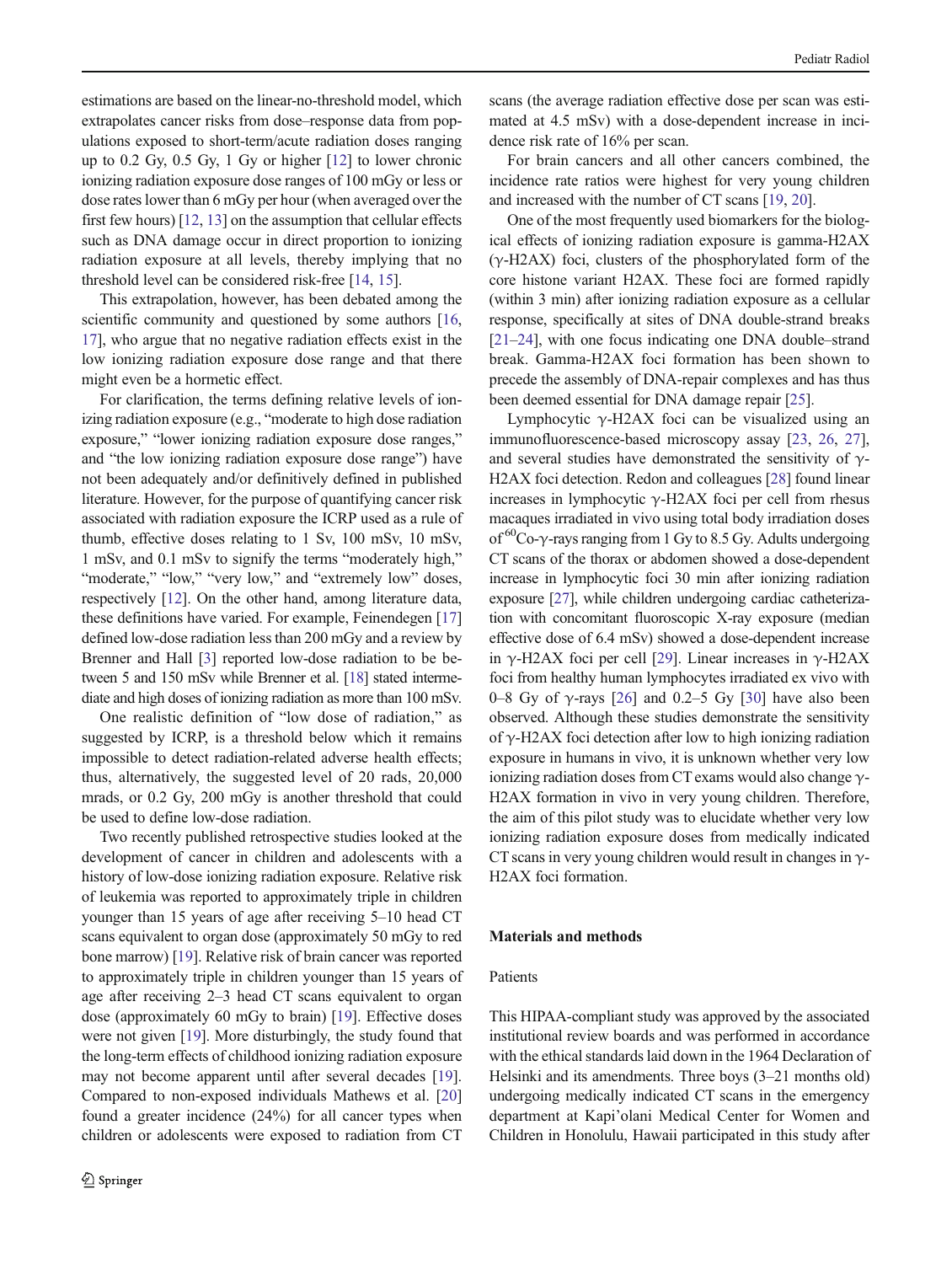their parents signed a consent form. Exclusion criteria included children with immediate risk of decompensation, children weighing less than 9 lbs, and children with complex medical problems such as cancer. Contact information for parents or legal guardians of participating children were obtained along with questions regarding the child's age, birth history, medical history, medication use, ethnicity, overall health condition, allergies, height and weight and vitamin intake. In all patients, a detailed radiologic history was collected from the interview with the parents and also through hospital records. Blood draws and CT scan times were documented, as were doselength products (in mGy-cm).

## Radiation

CT examinations were performed using a GE LightSpeed VCT Select 64-slice CT scanner (GE Healthcare, Waukesha, WI) operated at 199–300 mA and 100–120 kVp with a 0.4– 0.5 exposure time per rotation. The collimation (beam width) was 20 mm and the pitch varied from 1.00 to 1.38. These parameters provided volumetric CT dose indices (CTDI vol in mGy) for a 16-cm phantom of 6.40 to 21.31. The dose-length products, calculated as the sum of the products of the CTDIvol multiplied by the scan length for each phase, ranged from 92.46 mGy-cm to 426.12 mGy-cm. The effective doses ranged from 1.57 mSv to 2.86 mSv.

Because dose-length product is the dose received by a 16 cm diameter CTDI phantom (not patient) and poorly represents patient organ or tissue dose, we calculated blood or lymphocyte dose, which is more relevant than dose-length product when looking at changes in blood from ionizing radiation exposure.

Ionizing radiation exposure from medical imaging procedures is commonly and quantitatively compared in terms of effective dose (in units of Sieverts, Sv) to account for every equivalent dose received by all the tissues and organs of the body. However, because the radiosensitivity of all organs is not universal, the use of the effective dose provides, at best, only an approximately proportional estimate of the overall insult to a patient receiving ionizing radiation exposure [[3\]](#page-6-0). For this reason, in our study we were interested in obtaining the blood dose calculations.

## Calculation of the organ and blood doses

We calculated organ doses using the software CT-Expo version 1.7 (Medizinische Hochschule, Hannover, Germany), and the options "baby" and "child" were selected depending on the child's age [[31](#page-7-0)]. In addition to the organ dose, the individual blood doses were calculated. Because of the different distribution of blood throughout the body, we weighted the calculated organ doses by the fraction of the total blood volume present in each of these organs at any given time, according to values present in the ICRP publication 89 [[32](#page-7-0)]; these values were then summed and resulted in mean blood doses of 0.22 mGy, 1.22 mGy, and 0.77 mGy for patients 1, 2 and 3, respectively (Table [1](#page-3-0)).

# Sample collection and processing

Peripheral heparinized whole blood (2 ml) was collected by venipuncture from each child immediately before and 1 h after their scheduled CT exams. When possible, EMLA cream (Astrazenica, Wilmington, DE) was used to minimize pain during venipuncture. If a normal saline IV lock was in place for medical reasons, 2.5ml of blood was first withdrawn and discarded before collecting the blood for the study. After the CT scan, both pre- and post-CT tubes were immediately transferred to the University of Hawaii Cancer Center laboratory at room temperature and protected from light.

# Lymphocyte isolation from whole blood

Immediately upon arrival in the laboratory, lymphocytes were isolated from whole blood by adding 3 ml of separation media (Histopaque®-1077; Sigma-Aldrich, St. Louis, MO) to the upper chamber of Accuspin<sup>™</sup> tubes (Sigma-Aldrich, St. Louis, MO) followed by centrifugation at 800  $\times$ g for 30 s. Three milliliters of whole blood were then poured into the upper chamber of each tube and centrifuged at  $800 \times g$  for 15 min. Whole blood was diluted with Gibco® RPMI medium (Invitrogen, Eugene, OR) to make up the volume to 3 ml. After centrifugation, the plasma layer was discarded and lymphocytes were recovered from the interface between the plasma and separation media. Lymphocytes were transferred to a 15-ml conical tube and washed three times with 5–10 ml phosphate buffered saline (PBS). Each wash consisted of PBS addition, gentle resuspension by air mixing with a Pasteur pipette, and centrifugation at  $250 \times g$  for 10 min. After the third wash, the PBS supernatant was removed and a fresh 500 μl volume of PBS was added to re-suspend the cells. The re-suspended lymphocytes were fixed in 6–8 ml of ice-cold methanol and kept at 8°C until analysis. An aliquot of fixed lymphocytes was visually checked under the microscope for membrane integrity by a histotechnologist at the University of Hawaii Cancer Center.

# $\gamma$ -H2AX detection in lymphocytes

The methanol-fixed samples were de-identified prior to shipment to the Center for High-Throughput Minimally Invasive Radiation Biodosimetry, Columbia University Medical Center (New York, NY), in order to blind the  $\gamma$ -H2AX detection regarding CT status and radiation dose. Samples were shipped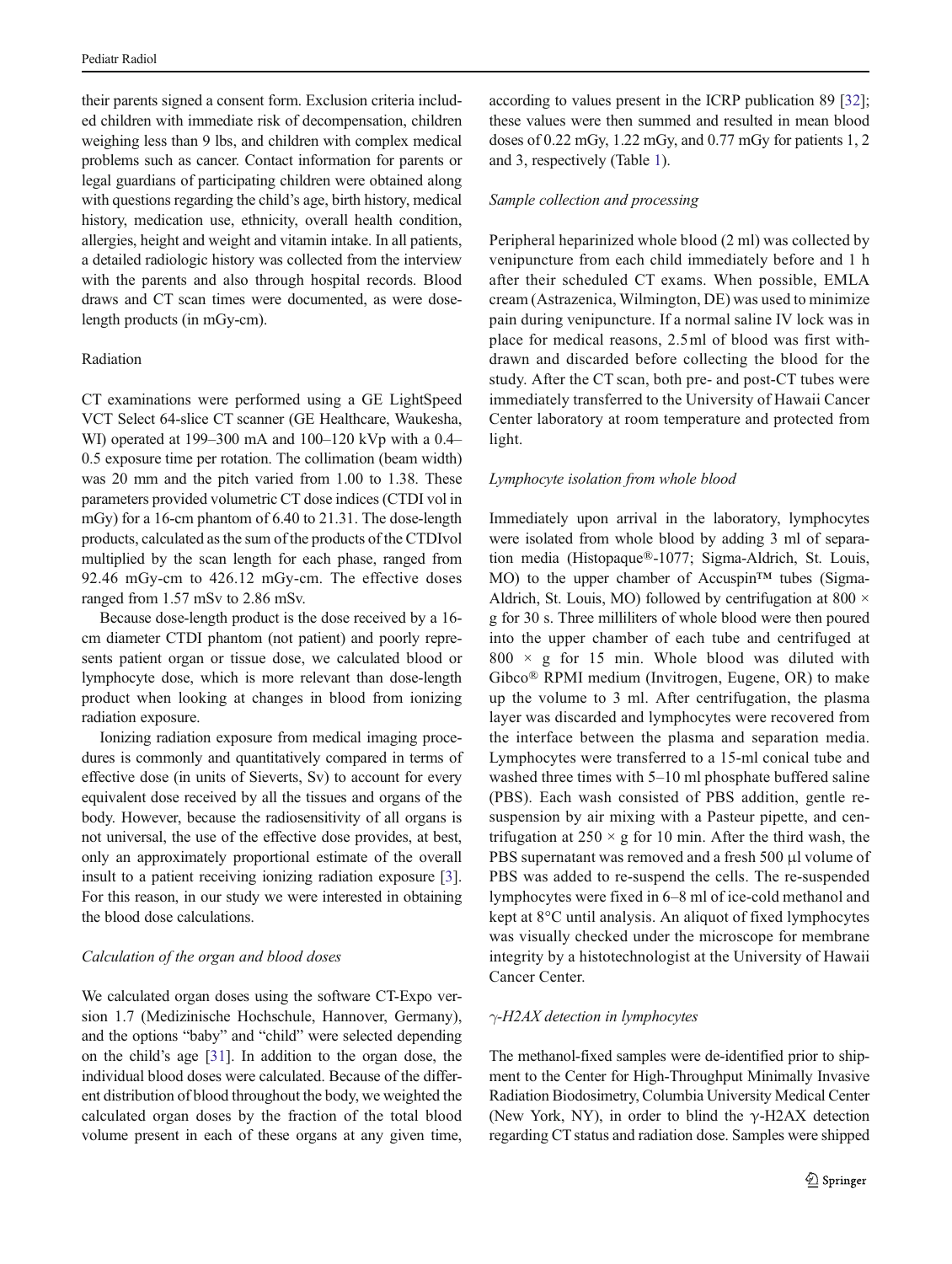#### <span id="page-3-0"></span>Table 1 Calculations of total blood doses

|                 |                                                          |                                                | $H_T$ <sup>b</sup> per series<br>for patient 2 | $H_T$ <sup>b</sup> per series<br>for patient 3 | Blood dose                               |                                          |                                          |  |
|-----------------|----------------------------------------------------------|------------------------------------------------|------------------------------------------------|------------------------------------------------|------------------------------------------|------------------------------------------|------------------------------------------|--|
| Tissue or organ | <b>Blood</b> fraction<br>in tissue or organ <sup>a</sup> | $H_T$ <sup>b</sup> per series<br>for patient 1 |                                                |                                                | Weighted organ<br>doses for patient $1c$ | Weighted organ<br>doses for patient $2c$ | Weighted organ<br>doses for patient $3c$ |  |
| Thyroid         | 0.001                                                    | 7.1                                            | 1.1                                            | 3.1                                            | 0.004                                    | 0.002                                    | 0.001                                    |  |
| Esophagus       | 0.010                                                    | 1.6                                            | 0.3                                            | 1.1                                            | 0.016                                    | 0.011                                    | 0.003                                    |  |
| Lungs           | 0.105                                                    | 0.5                                            | 0.2                                            | 0.6                                            | 0.048                                    | 0.063                                    | 0.026                                    |  |
| Liver           | 0.100                                                    | 0.1                                            | 0.1                                            | 0.2                                            | 0.009                                    | 0.015                                    | 0.005                                    |  |
| Stomach         | 0.010                                                    | 0.1                                            | 0.0                                            | 0.1                                            | 0.001                                    | 0.001                                    | 0.000                                    |  |
| Bone marrow     | 0.040                                                    | 1.4                                            | 4.0                                            | 8.8                                            | 0.057                                    | 0.350                                    | 0.160                                    |  |
| Bone surface    | 0.008                                                    | 5.0                                            | 19.0                                           | 35.8                                           | 0.040                                    | 0.287                                    | 0.152                                    |  |
| Skin            | 0.030                                                    | 1.1                                            | 2.7                                            | 5.3                                            | 0.032                                    | 0.158                                    | 0.082                                    |  |
| <b>Brain</b>    | 0.012                                                    | 0.8                                            | 28.4                                           | 27.4                                           | 0.010                                    | 0.329                                    | 0.341                                    |  |
| Spleen          | 0.014                                                    | 0.1                                            | 0.0                                            | 0.1                                            | 0.001                                    | 0.002                                    | 0.001                                    |  |
| Pancreas        | 0.006                                                    | 0.1                                            | 0.0                                            | 0.1                                            | 0.000                                    | 0.001                                    | 0.000                                    |  |
| Kidneys         | 0.020                                                    | 0.0                                            | 0.0                                            | 0.1                                            | 0.001                                    | 0.001                                    | 0.000                                    |  |
|                 |                                                          |                                                |                                                | Total blood<br>dose [mGyl]                     | 0.218                                    | 1.220                                    | 0.771                                    |  |

<sup>a</sup> Obtained from International Commission on Radiological Protection (ICRP) Publication 89, Section 7.7.2 p 142 [\[32\]](#page-7-0)

 ${}^{\text{b}}$  H<sub>T</sub> = Organ dose (mSv). Calculated using software CT-Expo and based on conversion coefficient for standard patients ("Child" or "Baby")—see [Materials and methods](#page-1-0)

<sup>c</sup> Weighted organ dose = Blood fraction in tissue or organ \* Organ dose (mSv)

on wet ice and stored at 8°C upon arrival. Prior to use, all samples were centrifuged at  $213 \times g$  for 10 min to form pellets of the fixed cells followed by removal of the methanol supernatant and re-suspension in approximately 500 μl of fresh methanol. For immunodetection of the  $\gamma$ -H2AX protein, the cells were blocked with 3% bovine serum albumin for 30 min and incubated with an anti-human  $\gamma$ -H2AX monoclonal antibody (dilution 1:750, ab18311; Abcam Inc., Cambridge, MA) for 1 h at room temperature. Following three 10-min washes with PBS the cells were exposed to Alexa Fluor 488 (AF488) secondary antibody (dilution 1:1,000; Invitrogen, Eugene, OR) for 50 min. The cells were again thrice washed for 10 min in PBS and then counterstained and mounted with Vectashield Mounting Medium with DAPI (H-1200; Vector Laboratories, Burlingame, CA) and sealed with a coverslip. The samples were visualized using an Olympus epifluorescent microscope (Olympus BX43F; Center Valley, PA). The number of  $\gamma$ -H2AX foci per nucleus for all samples was counted manually. Immunostaining was performed in duplicate for both pre- and post-CT samples in a blinded fashion. γ-H2AX foci enumeration (per cell) was performed for each pre- and post-CT replicate and the averages foci/cell counts were used for comparison.

More than 100 cells were manually counted per participant, with more than 60 cells being counted for each pre- and postionizing radiation exposure duplicate.

Statistical methods

Student's paired t-tests for significance and regression analyses were performed with Excel (Microsoft, Seattle, WA). A Pvalue of <0.05 was considered statistically significant.

## Results

Demographic characteristics of the participants are shown in Table [2.](#page-4-0) Pre-CT  $\gamma$ -H2AX foci values among the patients were similar (range  $1.26 \pm 0.16 - 1.53 \pm 0.42$  foci per cell) but increased for all three patients 1 h after CT scans  $(P=0.046$  by paired t-tests). Mean ionizing radiation exposure blood doses of  $0.22-1.22$  mGy led to mean  $\pm$  SD pre–post CT increases of 0.96±0.13 (Patient 1), 1.16±0.30 (Patient 3) and 1.95±0.09 (Patient 2) foci per cell, respectively (Fig. [1\)](#page-4-0), on average a doubling (102%) of foci per cell between the lowest and highest ionizing radiation exposure dose. This increase in foci per cell was linearly dependent on dose-length product dose  $(P=0.002)$ by regression analysis). Replicate blinded γ-H2AX foci counting from separate lymphocyte aliquots showed a mean inter-assay coefficient of variations of 11% (four separate assays for each patient). Post-CT duplicates showed a lower coefficient of variations than pre-CT duplicates (4% vs. 17%) probably because of the easier-to-read higher absolute values of the former. Pre- and post-CT  $\gamma$ -H2AX for patient 3 are shown in Fig. [2.](#page-4-0)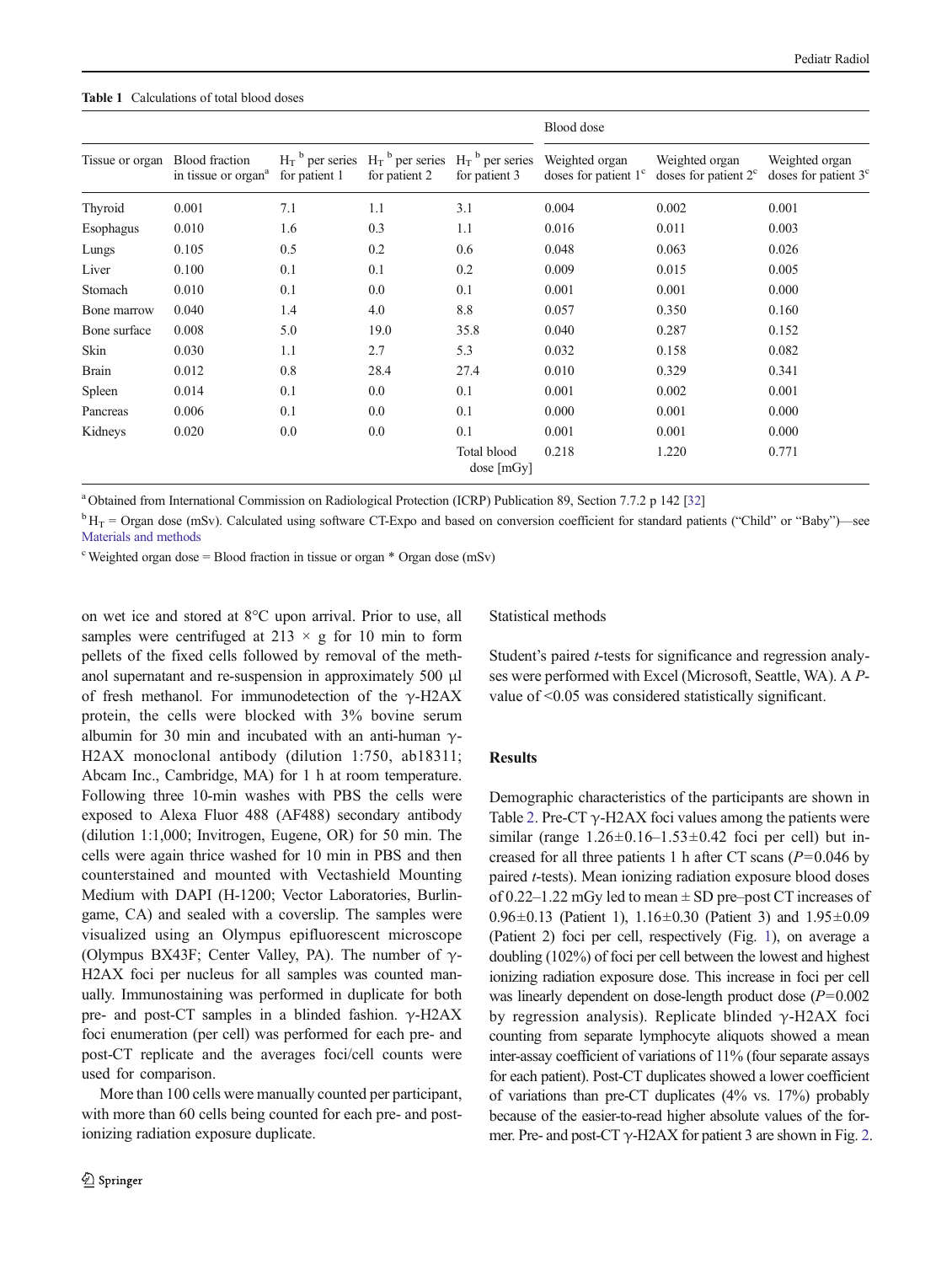| Patient ID | Age<br>(mo) | Gender | Diagnosis      | Radiation<br>history | CT exam           | DLP total<br>exam dose<br>$(mGy-cm)$ | k conversation<br>factors (mSv per<br>$mGy-cm$ | Effective dose<br>(mSv) | Organ dose<br>$(mGy)^a$ | Total blood<br>$dose(mGy)^b$ |
|------------|-------------|--------|----------------|----------------------|-------------------|--------------------------------------|------------------------------------------------|-------------------------|-------------------------|------------------------------|
|            | 3           | male   | neck abscess   | 2 CXR                | neck w/contrast   | 92.46                                | 0.017                                          | 1.57                    | 21.9                    | 0.22                         |
| 2          | 21          | male   | macrocephaly   | 1 head CT, 1 CXR     | head w/o contrast | 426.12                               | 0.0067                                         | 2.86                    | 115.6                   | 1.22                         |
|            | 15          | male   | fever, seizure | none                 | head w/o contrast | 340.89                               | 0.0067                                         | 2.28                    | 92.2                    | 0.77                         |

<span id="page-4-0"></span>Table 2 Demographics and ionizing radiation dose of study participants

<sup>a</sup> Calculated using CT-Expo software (See [Materials and methods](#page-1-0))

<sup>b</sup> Total blood dose was calculated by multiplying the calculated organ dose by the fraction of the total blood volume present in each organ at any given time; the weighted organ doses were then summed to equal total blood dose (See [Materials and methods\)](#page-1-0)

CXR chest radiograph, DLP dose-length product



CT blood dose vs Pre- and Post-CT #foci/cell

Fig. 1 Post-CT (red bars) versus pre-CT (blue bars) changes in lymphocytic  $\gamma$ -H2AX foci from three young children as a function of CTinduced ionizing radiation dose (expressed in blood dose [mGy] and in effective dose [mSv]); the means of the average foci per cell are presented. Error bars represent standard deviations between means of blinded duplicate analyses



Fig. 2 Cell preparation with responses before and after CT (0.77 mGy blood dose) in a 15-month-old boy. Mean responses are shown in Fig. 1

## Discussion

We observed in vivo the formation of  $\gamma$ -H2AX foci in peripheral blood lymphocytes from young children who underwent CT exams for medical reasons. Our results indicate that  $\gamma$ -H2AX is a reliable and sensitive biomarker to evaluate the effects of very low-dose ionizing radiation exposure — with a mean coefficient of variation of only 11% for our blinded replicates. Although our sample size was very small  $(n=3)$ , we observed a linear increase in  $γ$ -H2AX foci post-CT, depending on dose-length product, even at effective doses as low as 1.57 mSv (blood dose of 0.22 mGy). We also observed a dose response relationship between γ-H2AX foci and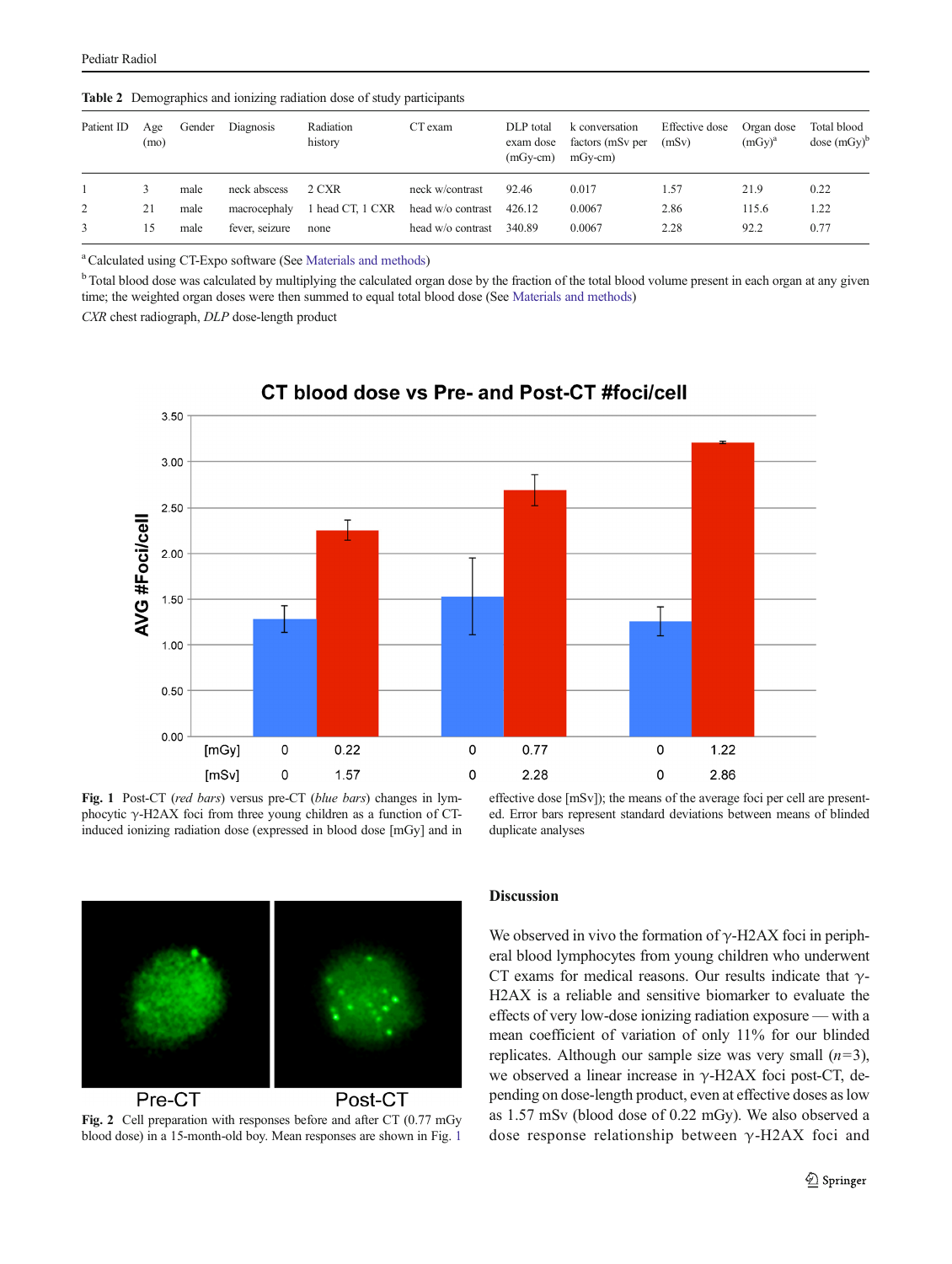radiation dose, which implies a causal role of CT for the observed changes. However, it is possible that chance alone could explain the results.

We emphasize that our results are very preliminary and advise caution on over-drawing definitive, wide-reaching conclusions. Control subjects were not included in this preliminary pilot study as to minimize participant burden. However, with the knowledge gained from this study we can now design larger studies (with very low blood ionizing radiation exposure doses equal to those in our study) that will include control groups in order to confirm our findings. Alternatively, studies using other tests for detecting chromosome abnormalities, such as the cytokinesis-block micronucleus assay (currently the most widely used assay to quantify lymphocytic micronucleus frequency [\[33](#page-7-0)]) might also be used to verify the presence of γ-H2AX foci. Chromosomal aberrations and micronuclei in peripheral blood lymphocytes after ionizing radiation exposure are validated biomarkers of somatic chromosomal damage and constitute the clinically relevant endpoints in carcinogenesis [\[34](#page-7-0), [35](#page-7-0)]. However, the sensitivity of these cytogenetic techniques might not be sufficient for individual biological dosimetry of patients receiving ionizing radiation doses less than 50 mSv, as in our study [[36,](#page-7-0) [37](#page-7-0)].

The ionizing radiation doses applied in our study are lower than other studies measuring  $\gamma$ -H2AX foci after CT exams. Löbrich et al. [[27](#page-6-0)] investigated ionizing radiation exposureinduced lymphocytic  $\gamma$ -H2AX foci formation in vivo in adults undergoing CT exams and in vitro using irradiated human fibroblasts. In vivo induction of  $\gamma$ -H2AX foci by CT was found to increase dose dependently to the dose-length product for values as low as 150 mGy-cm, corresponding to an estimated blood dose of approximately 3 mGy. More recently, Beels et al. [[38](#page-7-0)] found a linear biphasic response of foci formation relative to blood dose. However, the lowest blood dose used in that study was 2.1 mGy and the population consisted exclusively of adults [[38\]](#page-7-0). In our study effective doses ranged from 1.57 mSv to 2.86 mSv, corresponding to blood doses ranging from 0.22 mGy to 1.22 mGy.

Blood dose calculations were performed by weighting the organ-specific doses (derived from CT-Expo; see [Materials](#page-1-0) [and methods\)](#page-1-0) against the fraction of total blood volume present in the respective organs using regional blood volumes from the ICRP Publication 89 [\[21](#page-6-0)–[23,](#page-6-0) [32](#page-7-0)]. The individual weighted organ doses were then summed. Although this blood dose calculation method has been used in adults [\[37\]](#page-7-0), there is some uncertainty in our estimations with children because the blood volumes used for calculation were derived from adult populations. Also, depending on the physiological state of a child, the amount of regional/local blood flow and blood volume can vary greatly and we cannot always assume the average perfusion rate taken from a population sample is representative of the actual perfusion rate in a specific patient at a specific time. For example, children with a fever or in a state of

inflammation (as in two of our patients) have increased blood flow at the site of inflammation. Consequently, there is an increased amount of blood exposed to radiation if significant inflammation is occurring at the area being scanned, in which case the amount of blood exposed to radiation during the CT scan is increased, which can systemically bias the results.

It is also noteworthy that the dose estimates used for calculating blood doses of our participants are generic in that they are derived from the CT-Expo software [[31\]](#page-7-0), which provides CT-scanner-specific dose estimates for a 2-monthold baby with a height of 57 cm and weight of 4.2 kg, and a 7 year-old child with a height of 115 cm and weight of 21.7 kg [\[39](#page-7-0)]. The CT-Expo dose estimates are based on calculated scanner-specific dose conversion coefficients from measured scanner-specific quantities to dose, and the combined systematic and random uncertainties of the dose conversion coefficients used are  $\pm 10\%$  [[40\]](#page-7-0). The dose estimates used in the current work were based on those for the 2-month-old baby, which is younger than the subjects in the current study (3–21 months). Comparing CT-Expo dose estimates for the baby and the child, this could result in an underestimate of the actual patient doses by as much as 20%.

The regional blood volumes in infants and children are different from those in adults because of physiological and anatomical differences, and we are unaware of any systematic data on regional blood volume estimations in the pediatric population. However, human studies have demonstrated that cardiac output to kidneys is substantially lower in infants than in adults but gradually increases with age up to 3 years [[32\]](#page-7-0), while animal studies have indicated that blood perfusion rates and skeleton blood content may be 2–3 times higher in younger versus mature adults [[32\]](#page-7-0).

In the present study, blood samples were collected 1 h after CT exams. A previous study that also collected blood samples 1 h post-CT found that  $\gamma$ -H2AX foci yield was only 70% of that from samples taken 30 min post-CT, a foci loss thought to correspond to double-strand break repair [\[24\]](#page-6-0). The foci loss seemed to be dose-dependent and was noted up to 24 h, at which time the background level was reached [\[27](#page-6-0)]. Results from that study suggest that we could have detected more foci in our samples had the blood been drawn 30 min post-CT or perhaps repeatedly over the course of several hours, a key limitation in our study. However, because of the young age of the patients and circumstances under which the patients were admitted, we found it both inappropriate and a burden to repeatedly assess the patients over time. Additionally, repeated assessment would have been especially challenging because two of the three children were discharged home from the emergency department and follow-up would have been too difficult.

The repair kinetics of  $\gamma$ -H2AX foci are complex and depend on many factors. It has been suggested that contrast material commonly used for CT influences lymphocytic  $\gamma$ -H2AX foci formation. Although one of our patients required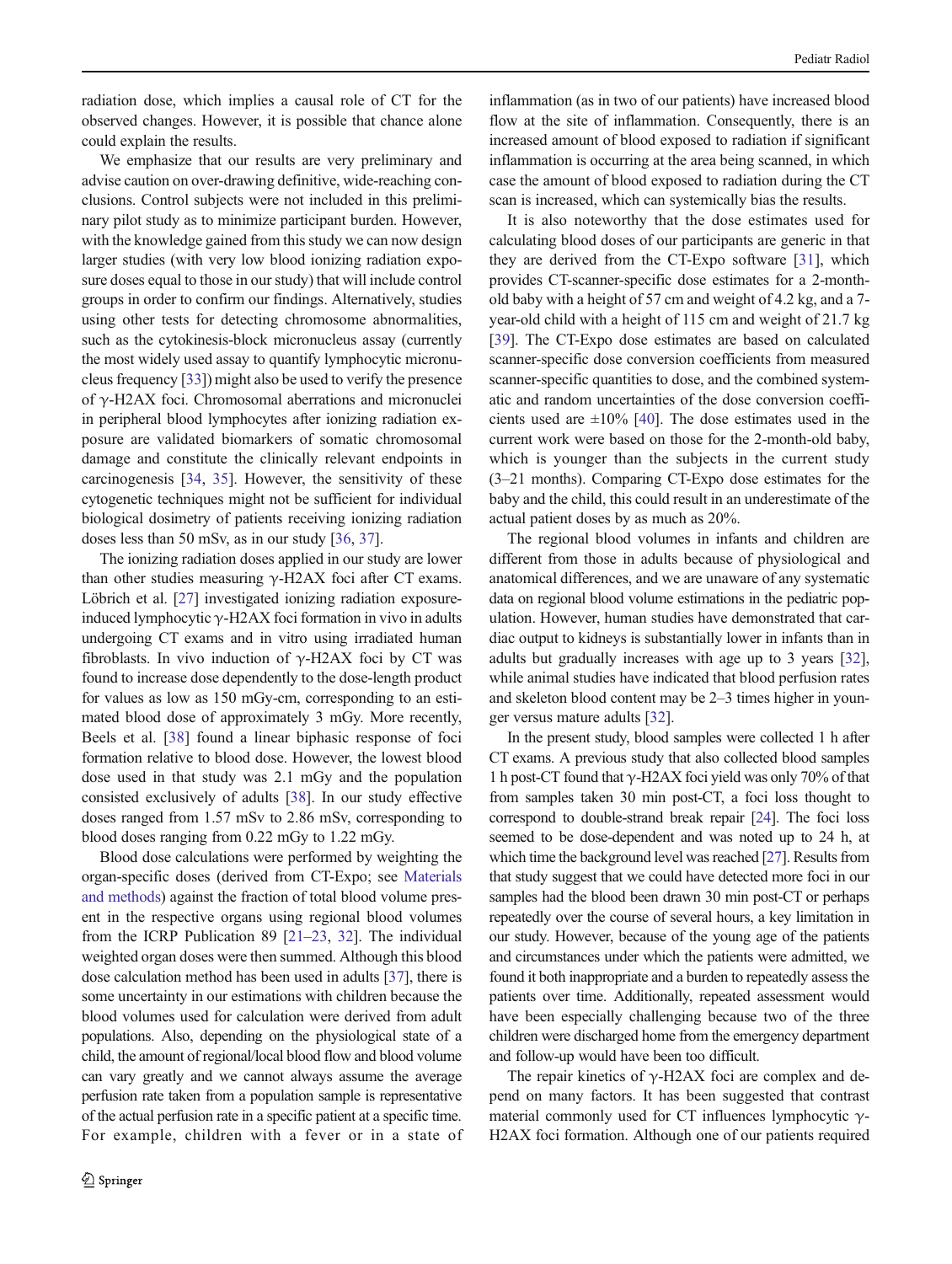<span id="page-6-0"></span>intravenous contrast administration prior to his CT scan, several studies have shown no relevant change in the number of  $\gamma$ -H2AX foci in the diagnostic dose range for both radiation and contrast agent dose [\[41\]](#page-7-0).

## Conclusion

The results of our pilot study support the linear-no-threshold hypothesis [14, 15] at very low doses in young children. Our data suggest that even very low ionizing radiation exposure relevant to diagnostic CT exposure can leave a mark in the somatic DNA. When CT is necessary, great care should be taken to optimize radiation exposure to reduce radiation burden. The dose settings of the CT scanners should be kept as low as reasonably achievable while maintaining an image quality good enough for an accurate diagnosis [\[42\]](#page-7-0). Children exposed to a significant amount of ionizing radiation exposure for medical reasons are part of a large and growing population. Although radiologic procedures involve a small risk, this risk must be balanced against the potential benefits, especially when multiple procedures are to be performed during an individual's lifetime. Unnecessary radiation-producing procedures should be eliminated when possible and, if appropriate, non-ionizing techniques such as US or MRI should be used [\[38,](#page-7-0) [43,](#page-7-0) [44\]](#page-7-0).

Acknowledgments We wish to thank the children and their parents who participated in the study. We would also like to thank Mr. Ronald Frick, MS, from the Gamma Corp. for his assistance in the CT parameters and calculations and Lynn Wilkens, PhD, for her statistical evaluation assistance. This study was funded by the University of Hawai'i Cancer Center Developmental Fund and the National Institute of Allergy and Infectious Diseases U19 AI067773 with the two senior authors (B.M.H and A.A.F.) as co-principal investigators and both contributing equally to this manuscript.

#### Conflicts of interest None

#### **References**

- 1. Frush DP, Donnelly LF (1998) Helical CT in children: technical considerations and body applications. Radiology 209:37–48
- 2. Larson DB, Johnson LW, Schnell BM et al (2011) Rising use of CT in child visits to the emergency department in the United States, 1995– 2008. Radiology 259:793–801
- 3. Brenner DJ, Hall EJ (2007) Computed tomography an increasing source of radiation exposure. N Engl J Med 357:2277–2284
- 4. Menoch MJ, Hirsh DA, Khan NS et al (2012) Trends in computed tomography utilization in the pediatric emergency department. Pediatrics 129:e690–697
- 5. No authors listed (2012) Growth rate of U.S. CT scans is slowing. Health Devices 41:332–333
- 6. Hsu WL, Preston DL, Soda M et al (2013) The incidence of leukemia, lymphoma and multiple myeloma among atomic bomb survivors: 1950–2001. Radiat Res 179:361–382
- 7. Su TT (2006) Cellular responses to DNA damage: one signal, multiple choices. Annu Rev Genet 40:187–208
- 8. Berrington de Gonzalez A, Mahesh M, Kim K-P et al (2009) Projected cancer risks from computed tomographic scans performed in the United States in 2007. Arch Intern Med 169:2071–2077
- 9. Cardis E, Vrijheid M, Blettner M et al (2007) The 15-country collaborative study of cancer risk among radiation workers in the nuclear industry: estimates of radiation-related cancer risks. Radiat Res 167:396–416
- 10. Berrington de Gonzalez A, Darby S (2004) Risk of cancer from diagnostic X-rays: estimates for the UK and 14 other countries. Lancet 363:345–351
- 11. Brenner D, Elliston C, Hall E et al (2001) Estimated risks of radiation-induced fatal cancer from pediatric CT. AJR Am J Roentgenol 176:289–296
- 12. ICRP (2005) Low-dose extrapolation of Radiation-related cancer risk. ICRP Publication 99. Ann ICRP 35
- 13. UNSCEAR (1993) United Nations Scientific Committee on the effects of atomic radiation. In: Nations U (ed) Sources, effects and risks of ionizing radiation. United Nations, New York
- 14. IARC (2000) Ionizing radiation, Part 1: X- and gamma-radiation and neutrons. IARC monographs on the evaluation of carcinogenic risks to humans. National Research Council, Committee on the Biological Effects of Ionizing Radiation, Health Risks from Exposures to Low Levels of Ionizing Radiation (BEIR VII), Lyon
- 15. UNSCEAR (2013) United Nations Scientific Committee on the Effects of Atomic Radiation: sources, effects and risks of ionizing radiation. In: Publications UN (ed) Scientific Annex B: Effects of radiation exposure of children. New York
- 16. Tubiana M, Feinendegen LE, Yang C et al (2009) The linear nothreshold relationship is inconsistent with radiation biologic and experimental data. Radiology 251:13–22
- 17. Feinendegen LE (2005) Evidence for beneficial low level radiation effects and radiation hormesis. Br J Radiol 78:3–7
- 18. Brenner DJ, Doll R, Goodhead DT et al (2003) Cancer risks attributable to low doses of ionizing radiation: assessing what we really know. Proc Natl Acad Sci U S A 100:13761–13766
- 19. Pearce MS, Salotti JA, Little MP et al (2012) Radiation exposure from CT scans in childhood and subsequent risk of leukaemia and brain tumours: a retrospective cohort study. Lancet 380:499–505
- 20. Mathews JD, Forsythe AV, Brady Z et al (2013) Cancer risk in 680,000 people exposed to computed tomography scans in childhood or adolescence: data linkage study of 11 million Australians. Br Med J 346:f2360
- 21. Sedelnikova OA, Rogakou EP, Panyutin IG et al (2002) Quantitative detection of (125) IdU-induced DNA double-strand breaks with gamma-H2AX antibody. Radiat Res 158:486–492
- 22. Rogakou EP, Pilch DR, Orr AH et al (1998) DNA double-stranded breaks induce histone H2AX phosphorylation on serine 139. J Biol Chem 273:5858–5868
- 23. Rogakou EP, Boon C, Redon C et al (1999) Megabase chromatin domains involved in DNA double-strand breaks in vivo. J Cell Biol 146:905–916
- 24. Pilch DR, Sedelnikova OA, Redon C et al (2003) Characteristics of gamma-H2AX foci at DNA double-strand breaks sites. Biochem Cell Biol 81:123–129
- 25. Paull TT, Rogakou EP, Yamazaki V et al (2000) A critical role for histone H2AX in recruitment of repair factors to nuclear foci after DNA damage. Curr Biol 10:886–895
- 26. Turner HC, Brenner DJ, Chen Y et al (2011) Adapting the gamma-H2AX assay for automated processing in human lymphocytes. 1. Technological aspects. Radiat Res 175:282–290
- 27. Lobrich M, Rief N, Kuhne M et al (2005) In vivo formation and repair of DNA double-strand breaks after computed tomography examinations. Proc Natl Acad Sci U S A 102:8984–8989